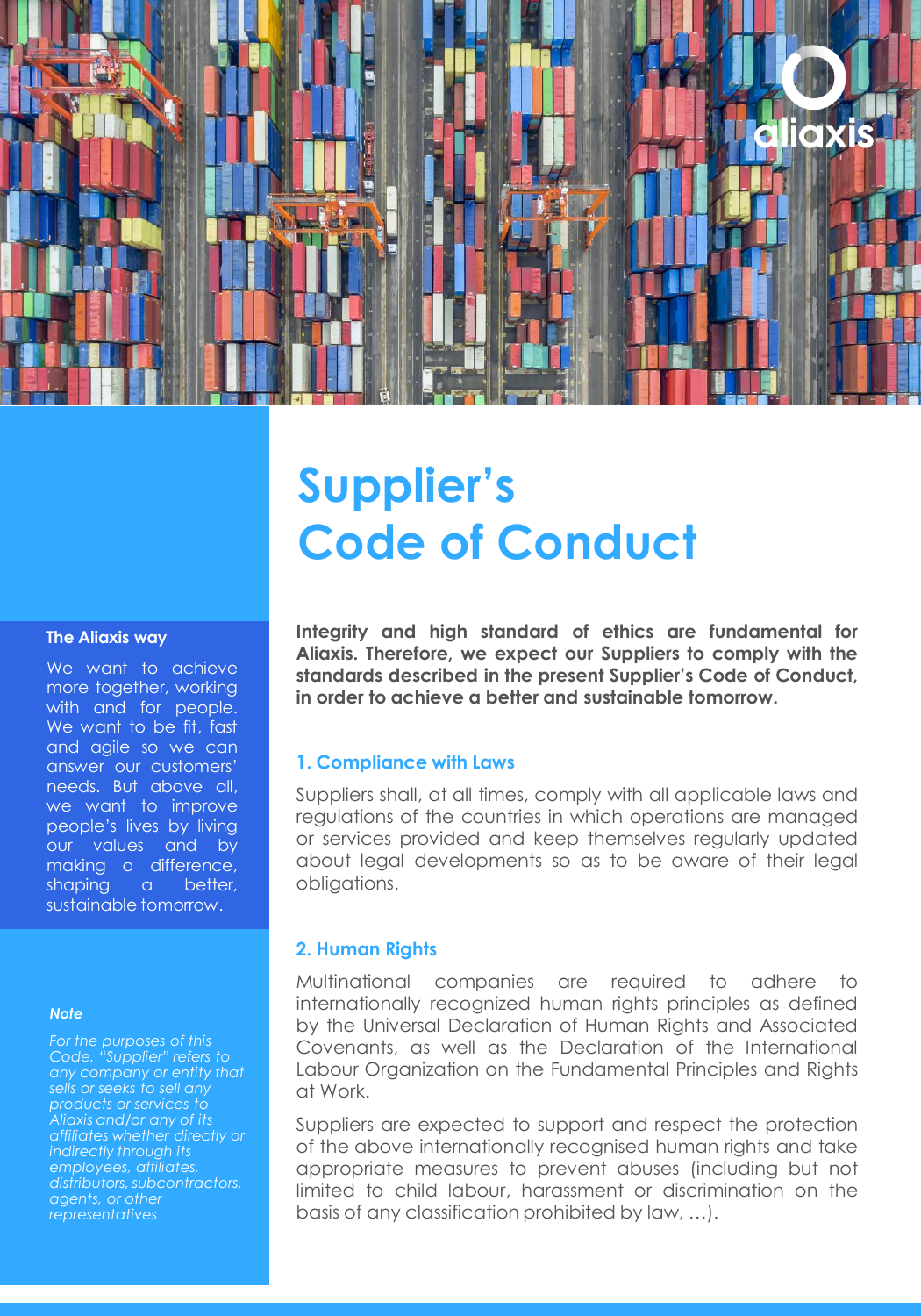#### **3. Labour standards**

Suppliers shall:

- (a) recognize the freedom of association and the right to collective bargaining without any type of repressive action;
- (b) eliminate all forms of forced and compulsory labour;
- (c) not use child labour (as defined in international conventions or to the extent this would be more stringent, local law);
- (d) not tolerate any form of discrimination based on race, gender, or any other criteria that would be prohibited; and
- (e) comply with laws relating to minimum wage and working hours.

### **4. Health, Safety and Environmental Sustainability**

Suppliers shall comply with applicable environmental, health and safety regulations and industry standards, support a precautionary approach in this respect, adopt initiatives to promote environmental responsibility, and encourage environmentally friendly technologies.

Suppliers shall be committed to the improvement of the health and safety of their employees and operations and take all the reasonable and necessary actions to prevent accidents and injuries, analyse and minimize health and safety risk exposures.

## **5. Responsible Sourcing of Minerals**

Suppliers must comply with applicable laws and regulations regarding conflict minerals which include thin, tungsten, tantalum and gold or any other material that is designated under applicable rules of the Securities and Exchange Commission as a "conflict mineral."

Suppliers shall exercise, as may be directed by law, due diligence on the source of these minerals and therefore at a minimum require the same from their suppliers.

# **6. Anti-bribery and Antitrust**

Suppliers are expected to:

- (a) conduct business with integrity and in compliance with applicable anti-bribery laws and regulations; and
- (b) compete honestly and fairly, comply with applicable antitrust and competition laws and not participate in anti-competitive practices

# **7. Sanctions**

The Supplier's activities must be fully compliant with all applicable trade sanctions, imports and export controls, customs and anti-boycott laws and regulations.

Suppliers shall identify the country of origin of each article (product/ component) and provide proper documentation to comply with all applicable laws and regulations.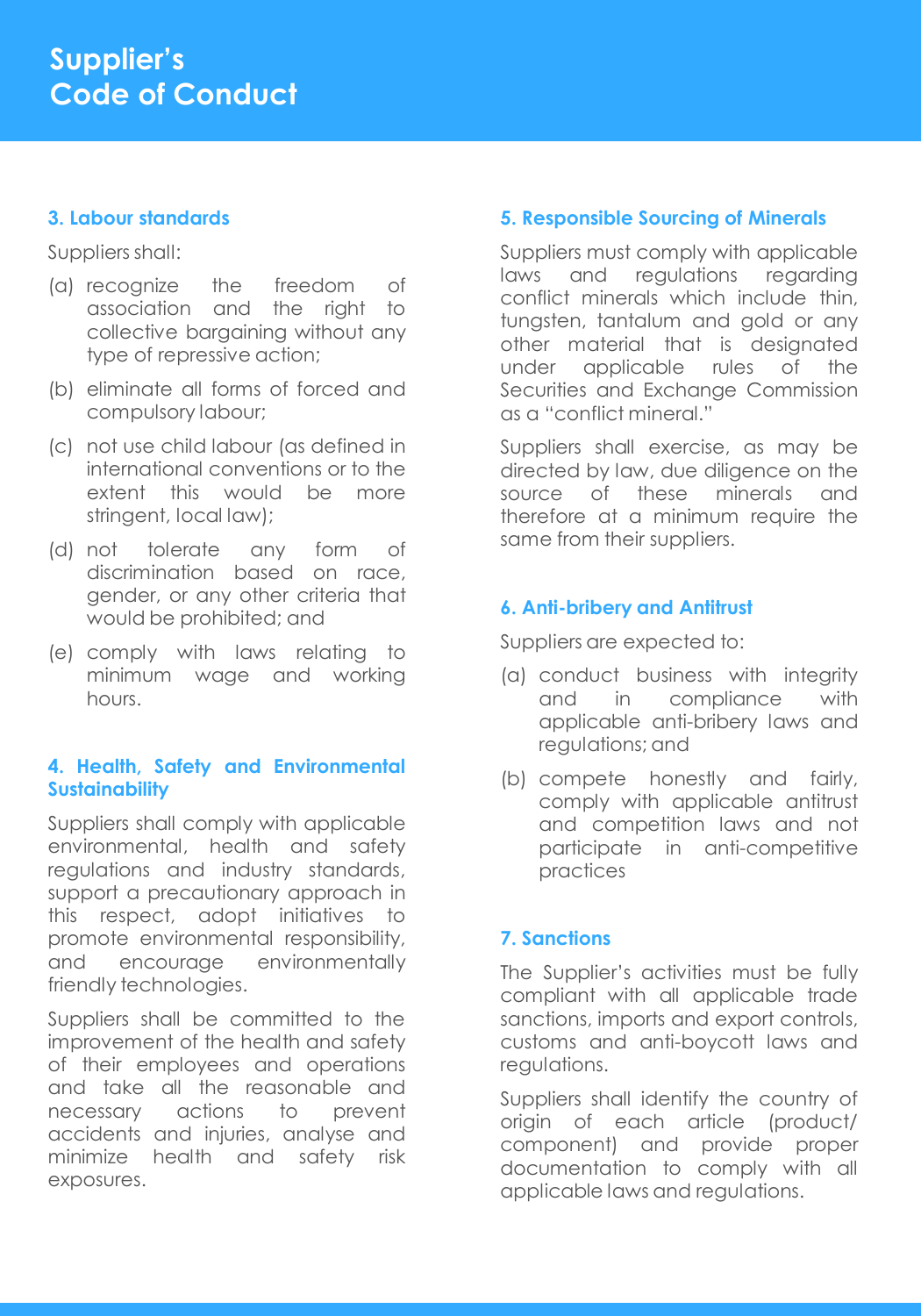#### **8. Confidentiality and Privacy**

Suppliers shall keep confidential and not disclose to any third-party any confidential information concerning Aliaxis and/or its affiliates or its/their activities other than to persons in their organisation on a need-to-know basis bound by an obligation of confidentiality.

Suppliers shall process any personal data from Aliaxis and its affiliates in accordance with applicable privacy and data protection laws and only for the purposes of their relationship with Aliaxis and/or its affiliates.

### **9. Subcontractors**

Provided that subcontracting is allowed, the Suppliers shall ensure that their subcontractors comply with the principles described in this Supplier Code of Conduct.

### **10. Consequences for violating the Code**

In the event that the expectations of this Code are not met, Aliaxis or any of its Affiliates may decide to review and/or discontinue business relationships with Suppliers that are in violation of the above guidelines (or fail to correct violations that would be unveiled at the occasion of an audit or otherwise).

Any violation of the present Code should be reported to the relevant Aliaxis Company.